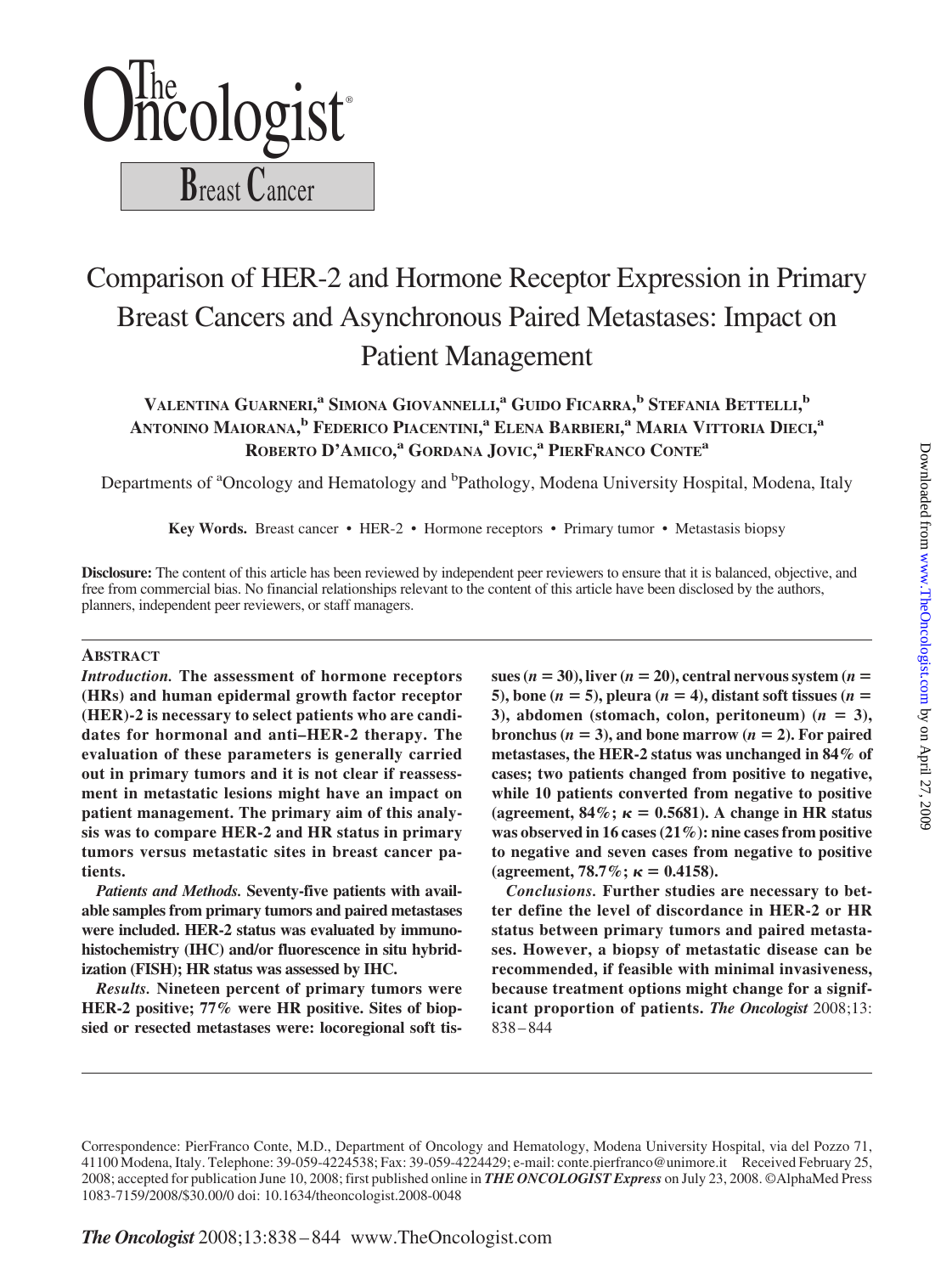#### **INTRODUCTION**

Hormonal therapy and anti– human epidermal growth factor receptor (HER)-2 treatments represent the most successful examples of targeted therapy for breast cancer. For at least three decades, the expression of hormone receptors (HRs) has been recognized as the main determinant of the efficacy of endocrine manipulation. The last update of the Oxford meta-analysis has shown, in  $>$ 30,000 patients, that the benefit of adjuvant tamoxifen is limited to patients with expression of HRs [1].

Similarly, in metastatic disease, the benefit of the anti– HER-2 monoclonal antibody trastuzumab is clearly limited to those patients with HER-2 overexpression or amplification [2], and adjuvant studies have been performed in this subset of patients only. The precise definition of the HR and HER-2 status is therefore critical for the selection of appropriate therapies. The evaluation of these predictive parameters is generally carried out in the primary tumor, and this assessment is taken into account to select treatment even in cases of metastases that occur several years later. Several reports have shown a lack of concordance in the expression of these predictive factors between primary tumors and metastatic sites [3–16]. However, these data are derived, in most cases, from relatively small retrospective series, because sampling of metastatic sites is not routinely performed in the majority of centers. In these series, the disagreement in HER-2 expression between primary tumors and distant metastases is in the range of 0%–34%.

Similarly, the expression of HRs has also shown a certain variability between primary tumors and recurrences [15–22].

The differences between primary tumors and metastases could be a result of genetic drift occurring during tumor progression [8] or intratumoral heterogeneity wherein the clone with the more aggressive phenotype starts the micrometastatic process from the beginning [23, 24]. Moreover, treatments might also interfere with this process, by selecting resistant clones. As a matter of fact, the question of whether or not it is appropriate to reassess HR and HER-2 expression in metastatic lesions also needs to be addressed in the light of new therapeutic options based on the molecular subtypes of breast cancer.

The aim of this study was to evaluate concordance in the expression of HER-2 and HRs between primary breast cancers and asynchronous paired metastases.

# **METHODS**

## **Patient Selection**

The archive of the pathology division of our institution was searched to identify all biopsies for metastases in patients with breast cancer performed in the period 2004 –2007. Eighty-seven patients were identified, and 75 patients with available samples from primary tumors and who were followed in our department were considered for this analysis. Patients with stage IV disease at diagnosis were included only in cases when sampling of metastases was performed on metachronous lesions.

## **Study Aims**

The primary aim of the present analysis was to compare the HER-2 status of primary tumors and paired asynchronous metastases in breast cancer patients. Secondary aims were to compare the expression of HRs in primary tumors and paired asynchronous metastases and to evaluate changes in HER-2 and HR expression according to the site of sampled metastases, the time between the primary diagnosis and metastasis biopsy, and prior therapies.

#### **Pathology**

All specimens from both primary tumors and metastatic site biopsies were analyzed at our department of pathology by a dedicated breast pathologist. HER-2 status was evaluated by immunohistochemistry (IHC) and/or fluorescence in situ hybridization (FISH). HR status was measured by IHC.

All cases were re-evaluated according to the initial procedure (either IHC or FISH). Retesting was done only if the original samples were not available or suitable for re-evaluation. Retesting was always done using the same assay used in the original report, and the same assay (either FISH or IHC) was always used in paired samples. Discordant cases were independently reviewed by another pathologist, blinded to the previous results.

#### *IHC Staining*

Tumor specimens were fixed in 10% neutral-buffered formalin for  $20-28$  hours before processing and embedding.

The antibodies used were: Novocastra clone CB11 (Novocastra Laboratories, Ltd., Newcastle upon Tyne, UK) for the evaluation of HER-2, Ventana Medical Systems clone 6F11 (Ventana Medical Systems, Inc., Tucson, AZ) for evaluation of the estrogen receptor (ER), and Ventana Medical Systems clone 1E2 (Ventana Medical Systems, Inc.) for evaluation of the progesterone receptor (PgR).

IHC staining was performed according to the avidin– biotin method, using tissue sections of  $3-\mu m$  thickness. After deparaffinization in xylene and graded alcohols, epitope retrieval was performed with the Ventana CC1 reagent buffer (pH 8, Ventana Medical Systems, Inc.) at 98°C for 60 minutes. After epitope retrieval, endogenous peroxidase was blocked by 0.3% hydrogen peroxide for 15 minutes. Sections were incubated with primary antibody for 30 min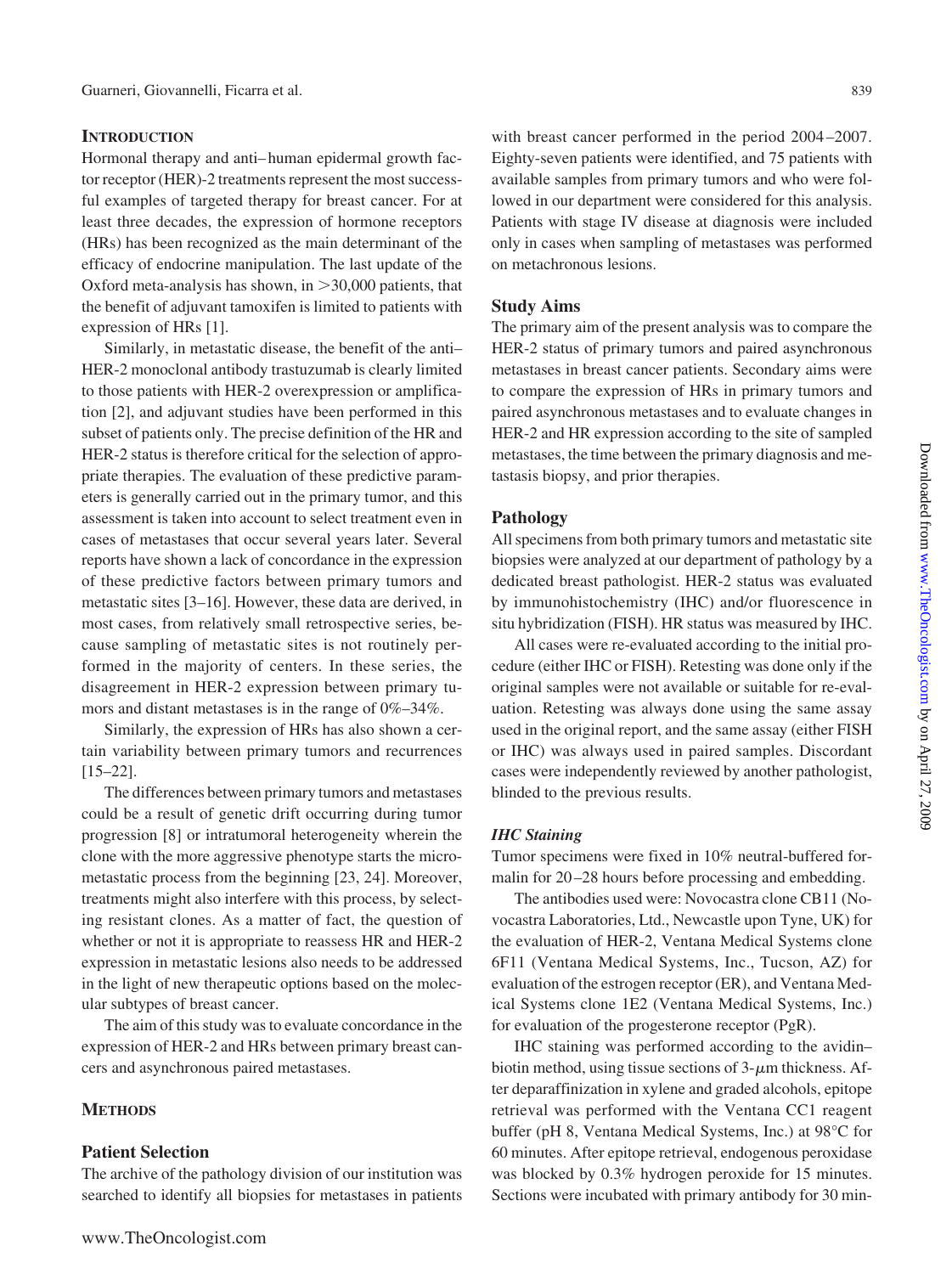utes at 37°C, then with the biotinylated secondary antibody for 20 minutes at 37°C, and then in avidin– biotin complex for a further 45 minutes. Diaminobenzidine tetrahydrochloride was used as the chromogen. For ER and PgR assessment, the following parameters were recorded: the presence or absence of an immunoreaction and the percentage of immunostained cells. The ER or PgR status was defined as positive in cases where there was IHC staining in  $\geq 10\%$  of cells.

The scoring of HER-2 by IHC was evaluated semiquantitatively according to the following categories: 0, no membrane staining;  $1+$ , partial membrane staining in  $>$ 10% of tumor cells;  $2+$ , weak complete staining in  $>10\%$  of tumor cells;  $3+$ , complete staining of the membrane in  $>10\%$  of tumor cells.

FISH analysis was performed using the PathVysion HER-2 DNA Probe Kit (Vysis Inc., Downers Grove, IL) consisting of two labeled DNA probes. The HER-2 probe, which spans the entire *her-2* gene (17q11.2-q12), was labeled in SpectrumOrange and the CEP 17 probe, which hybridizes to the  $\alpha$  satellite DNA located at the centromere of chromosome 17p11.1-a11.1, was labeled in SpectrumGreen. Selected paraffin-embedded tissue sections of  $3 \mu m$ , containing representative malignant cells, were deparaffinized in two 15-minute changes of xylene and dehydrated in two 5-minute changes of 100% alcohol followed by 5-minute changes of 95% alcohol. Air-dried tissue sections were treated with the Paraffin Pretreatment Kit (Vysis Inc). The slides were immersed for 20 minutes in 0.2 mol/l HCl, washed with wash buffer, incubated for 30 minutes at 80°C with pretreatment solution (NaSCN), washed with wash buffer, and finally treated in a protease I solution (0.5 mg/ml protease buffer; pH, 2) for  $8-10$  minutes at 37°C. Ten microliters of the hybridization probe was applied to the target area of the slide and immediately coverslipped. Denaturation and hybridization of DNA were performed using the metal block of a thermocycler (Hy-Brite; Vysis Inc.). The denaturation was performed at 83°C for 3 minutes and the hybridization was carried out overnight at 37°C. After hybridization, slides were placed, for 2 minutes, in prewarmed 73°C standard saline citrate/0.3% NP40 to remove excess of probes. The slides were air-dried in the dark for approximately 15 minutes, and then the 1,000 ng/ml DAPI/Antifade (4.6-diamidine-2-phenylindole; Vysis Inc.) counterstain was applied to the target area. For scoring, a Zeiss Axioscope fluorescence microscope equipped with a specially designed filter combination (Carl Zeiss Inc., Jena, Germany) was used: the *her-2* sequence was visualized with an orange filter, the chromosome 17 centromere sequence was visualized with a green filter, and the nuclei were identified with a DAPI filter. A triple bandpass filter (orange, green, and DAPI; Vysis Inc.) was also used. Hybridization signals were scored in at least 60 intact nonoverlapping nuclei and FISH analysis was performed by one observer using constant adjustment of the microscope focus because the signals were located on different focal plans. Overlapping nuclei were not scored. Representative images of each specimen were acquired with a highperformance charged-coupled device camera in monochromatic layers that were subsequently merged by the Quips PathVysion Software (Vysis Inc.).

The *her-2* gene status was scored as the ratio between HER-2 red signals and CEP17 green signals. A HER-2/ CEP17 ratio  $>$ 2 was interpreted as positive for gene amplification.

Overall, samples were considered positive for HER-2 in cases in which the IHC was  $3+$ , or the IHC was  $2+$  and the FISH was amplified, or the FISH was amplified. In case of discordance between the IHC and FISH results, the HER-2 status was defined according to the FISH result.

## **Statistics**

Agreement between the test results at different time points was measured by  $\kappa$ -statistics. Comparisons of percentages between groups were performed using the  $\chi^2$  test. The Mann-Whitney test was used to compare the follow-up data between groups. Continuous variables were compared using Student's *t*-test for paired data.

## **RESULTS**

Seventy-five metastatic breast cancer patients were included in this analysis. The patient characteristics are summarized in Table 1. For primary tumors, HER-2 was overexpressed and/or amplified in 14 cases (19%). HER-2 was assessed by IHC in 54 patients, with the following results: 0 in 19 cases (35%),  $1 +$  in 22 cases (41%),  $2 +$  in four cases (7%), and  $3+$  in nine cases (17%). Forty-three patients were evaluated by FISH: 35 cases (81%) showed no amplification and eight cases were amplified (19%).

ER and PgR expression levels were  $\geq 10\%$  in 73% and 58% of primary tumors, respectively. Overall, the ER and/or PgR status was positive in 77% of the cases.

Sites of biopsied or resected metastases were: locoregional soft tissues ( $n = 30$ ), liver ( $n = 20$ ), central nervous system  $(n = 5)$ , bone  $(n = 5)$ , pleura  $(n = 4)$ , distant soft tissues  $(n = 3)$ , abdomen (stomach, colon, peritoneum)  $(n = 3)$ , bronchus  $(n = 3)$ , and bone marrow  $(n = 2)$ . The median time between the primary diagnosis and metastatic site biopsy was 53.2 months (range, 7.2–308 months).

The median times between the primary diagnosis and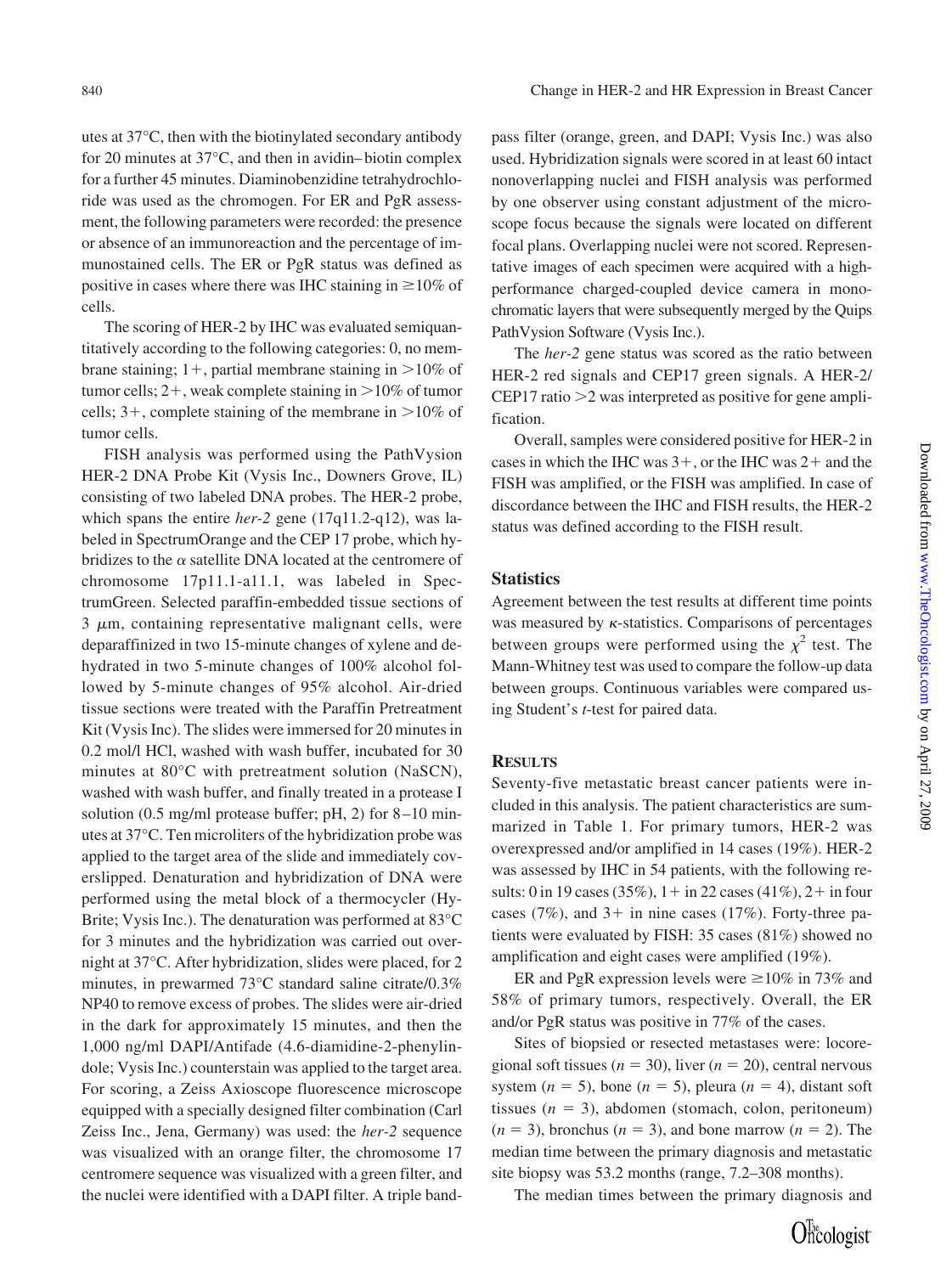| <b>Table 1.</b> Patient characteristics                                                                                                                                  |                |             |  |  |  |
|--------------------------------------------------------------------------------------------------------------------------------------------------------------------------|----------------|-------------|--|--|--|
| <b>Characteristic</b>                                                                                                                                                    | n              | $\%$        |  |  |  |
| Evaluable patients                                                                                                                                                       | 75             | 100         |  |  |  |
| Median age at diagnosis, years (range)                                                                                                                                   | 53             | $(27 - 67)$ |  |  |  |
| Clinical stage at diagnosis                                                                                                                                              |                |             |  |  |  |
| T                                                                                                                                                                        | 19             | 25          |  |  |  |
| <b>IIA/IIB</b>                                                                                                                                                           | 26             | 35          |  |  |  |
| <b>IIIA/IIIB</b>                                                                                                                                                         | 13             | 17          |  |  |  |
| <b>IIIC/IV</b>                                                                                                                                                           | 17             | 33          |  |  |  |
| Histologic type                                                                                                                                                          |                |             |  |  |  |
| Ductal                                                                                                                                                                   | 60             | 80          |  |  |  |
| Lobular                                                                                                                                                                  | 12             | 16          |  |  |  |
| Other                                                                                                                                                                    | 3              | 4           |  |  |  |
| Histologic grade                                                                                                                                                         |                |             |  |  |  |
| 1/2                                                                                                                                                                      | 25             | 34          |  |  |  |
| 3                                                                                                                                                                        | 38             | 50          |  |  |  |
| <b>NA</b>                                                                                                                                                                | 12             | 16          |  |  |  |
| <b>Overall HER-2 status</b>                                                                                                                                              |                |             |  |  |  |
| Negative                                                                                                                                                                 | 61             | 81          |  |  |  |
| Positive                                                                                                                                                                 | 14             | 19          |  |  |  |
| HER-2 status by IHC <sup>a</sup>                                                                                                                                         | 54             | 100         |  |  |  |
| $0/1 +$                                                                                                                                                                  | 41             | 76          |  |  |  |
| $2+$                                                                                                                                                                     | $\overline{4}$ | 7           |  |  |  |
| $3+$                                                                                                                                                                     | 9              | 17          |  |  |  |
| her-2 status by FISH <sup>a</sup>                                                                                                                                        | 43             | 100         |  |  |  |
| Negative                                                                                                                                                                 | 35             | 81          |  |  |  |
| Positive                                                                                                                                                                 | 8              | 19          |  |  |  |
| Hormone receptor status                                                                                                                                                  |                |             |  |  |  |
| ER positive                                                                                                                                                              | 55             | 73.3        |  |  |  |
| ER negative                                                                                                                                                              | 20             | 26.7        |  |  |  |
| ER and/or PgR positive                                                                                                                                                   | 58             | 77.3        |  |  |  |
| ER and PgR negative                                                                                                                                                      | 17             | 22.7        |  |  |  |
| Prior adjuvant chemotherapy                                                                                                                                              | 58             | 77          |  |  |  |
| Prior adjuvant hormonal therapy                                                                                                                                          | 53             | 71          |  |  |  |
| <sup>a</sup> Twenty-two cases with HER-2 assessment by both IHC<br>and FISH (17 negative and five positive).<br>Abbreviations: ER, estrogen receptor; FISH, fluorescence |                |             |  |  |  |

in situ hybridization; HER-2, human epidermal growth factor receptor 2; IHC, immunohistochemistry; NA, not available; PgR, progesterone receptor.

locoregional versus distant metastatic site biopsy were 42.8 months (range, 7.2–197.4 months) and 54.2 months (range, 7.4–308.2 months), respectively ( $p = .144$ ).

For paired metastases, the HER-2 status was found to be unchanged in 63 cases (51 cases confirmed HER-2 negative, 12 cases confirmed HER-2 positive). A change in HER-2 status was observed in 12 cases (16%): two patients (2.7%) changed from positive to negative and 10 patients (13.3%) changed from negative to positive (agreement, 84.00%;  $\kappa = 0.5681$ ).

In detail, the 12 cases with a change in *her-2* status were evaluated by FISH (eight cases), IHC (two cases), or both IHC and FISH (two cases).

With respect to the HR status, a change in ER status was observed in 17 cases (22%): eight patients (10%) changed from positive to negative and nine patients (12%) changed from negative to positive (agreement, 77.33%;  $\kappa$  = 0.4111). A change in PgR status was observed in 27 cases (36%): 21 patients (28%) changed from positive to negative and six patients (8%) changed from negative to positive (agreement, 63.51%;  $\kappa = 0.298$ ).

Overall, when considering ER and/or PgR expression, a change in HR status was observed in 16 cases (21%): nine cases (12%) changed from positive to negative and seven cases (9%) changed from negative to positive (agreement, 78.67%;  $\kappa = 0.4158$ ).

When considering HR expression as a continuous variable, no significant difference was observed in the expression of the ER (mean expression on primary tumor 46.8%, versus 48.3% on metastatic site biopsy;  $p = .788$ ). A significant decrease was observed in the expression of the PgR (mean expression on primary tumor 29%, versus 19.3% on metastatic site biopsy;  $p = .028$ ).

The median interval from the primary diagnosis to metastasis sampling was 53.2 months (range, 7.4 –308.2 months) in patients with no change in HER-2 status versus 52.5 months (range, 7.2–113 months) in the 12 patients with a change in HER-2 expression ( $p = .644$ ).

The median interval from the primary diagnosis to metastasis sampling was 53.9 months (range, 7.4 –308.2 months) in patients with no change in HR status versus 46.6 months (range, 7.2–126.3 months) in the 16 patients with a change in HR status  $(p = .442)$ .

No differences were observed when comparing patients with a change in HER-2 status and HR status with patients with no change with respect to site of biopsy (locoregional versus distant metastases) and prior therapies, as summarized in Table 2.

Among the 10 patients who changed from HER-2 negative to HER-2 positive, seven subsequently received trastuzumab (two of these patients received trastuzumab followed by lapatinib). The median duration of anti–HER-2 treatment in these patients treated after a change in HER-2 status was  $26+$  weeks (range,  $>2-108$ ). Four patients were still on anti–HER-2 therapy at the time of this report.

Three of the seven patients who converted from a negative to positive HR status subsequently received hormonal therapy (median duration, 104 weeks; range, 48 –128 weeks).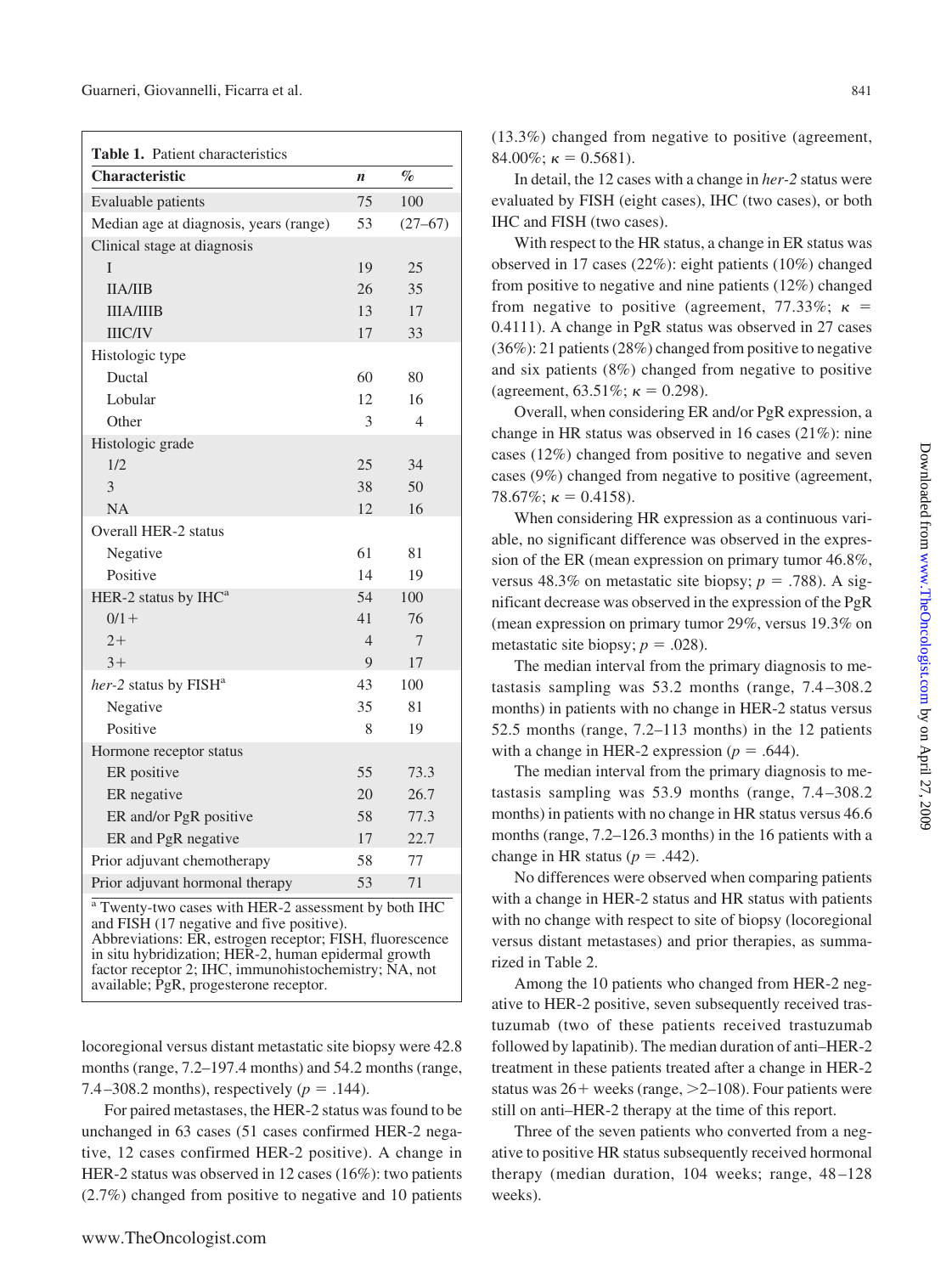|                        | <b>HER-2</b> status |               |                 | <b>HR</b> status |          |                 |
|------------------------|---------------------|---------------|-----------------|------------------|----------|-----------------|
|                        | No change           | <b>Change</b> | <i>p</i> -value | No change        | Change   | <i>p</i> -value |
| Site of biopsy         |                     |               | .89             |                  |          | .730            |
| Locoregional           | 25                  | 5             |                 | 23               | 7        |                 |
| Distant                | 38                  |               |                 | 36               | 9        |                 |
| Prior chemotherapy     |                     |               | .188            |                  |          | .563            |
| Yes                    | 54                  | 12            |                 | 52               | 14       |                 |
| N <sub>o</sub>         | 8                   | $\Omega$      |                 | 7                |          |                 |
| Prior hormonal therapy |                     |               | .222            |                  |          | .864            |
| Yes                    | 44                  | 11            |                 | 46               | 12       |                 |
| N <sub>0</sub>         | 19                  |               |                 | 13               | 3        |                 |
| Prior trastuzumab      |                     |               | .28             |                  |          | .357            |
| Yes                    | 2                   | 1             |                 | 3                | $\Omega$ |                 |
| N <sub>o</sub>         | 61                  | 11            |                 | 56               | 16       |                 |

# **DISCUSSION**

The molecular classification of breast cancer represents the foundation of treatment selection for early and advanced disease. The more clinically useful classification recognizes three subtypes: HR positive (ER and/or PgR  $\geq$  10%), HER-2 positive (IHC 3+ and/or FISH amplified, irrespective of HR expression), and triple-negative tumors (ER, PgR, and HER-2 negative). Endocrine manipulation and anti–HER-2 agents represent the foundation of treatment in cases of HR-positive and HER-2–positive tumors, respectively, while, so far, chemotherapy is the only available option in triple-negative tumors.

Nowadays, these predictive parameters are evaluated at the time of diagnosis in primary tumors, and, even though the National Comprehensive Cancer Network guidelines recommend a biopsy of metastatic deposits when feasible [25], the practice of obtaining biopsies of metastatic lesions varies considerably across centers; therefore, the clinical management of the majority of patients is still based on the initial assessment.

However, the appropriateness of this approach in clinical practice can now be questioned for several reasons. First of all, several reports showing a lack of concordance in the expression of HER-2 and HRs between primary tumors and disease recurrence have been published, thus weakening the assumption that tumor phenotype is stable throughout disease progression. Moreover, new imaging and radiological techniques (e.g., ultrasound or computed tomography– guided biopsy) have improved our ability to easily and safely obtain tissue samples from metastatic sites. Finally, the increasing use in the adjuvant setting of targeted agents

might exert selective pressure, possibly facilitating a modification in tumor phenotype.

In the present analysis, we observed a change in the expression of HER-2 from primary tumors to disease recurrences in 12 of the 75 evaluated patients (overall disagreement, 16%). Interestingly, in 10 patients, the HER-2 status changed from negative to positive, while in two cases only a loss in the expression of HER-2 was observed (one patient had received prior trastuzumab).

In the literature, the discordance in HER-2 expression between primary tumors and metastases, as measured by IHC and/or FISH, is in the range of  $0\% - 33.2\%$  [3-16]. In these reports, a change from negative to positive HER-2 expression as well as from positive to negative HER-2 expression has been described. In particular, the largest report included 382 cases, evaluated by IHC. In that analysis, a discordant HER-2 status was found in 127 patients  $(33.2\%)$ : 90 cases  $(23.6\%)$  changed from positive to negative while 37 cases (9.6%) changed from negative to positive [14]. None of those patients received trastuzumab prior to metastasis sampling. That study showed the highest percentage of discordance compared with other similar studies. The authors acknowledge that a possible explanation might be the possible misclassification of the 33 IHC 2 patients not confirmed by FISH. However, even when excluding these cases, the percentage of discordance remains  $>20\%$ .

In our study, the expression of HRs showed disagreement in 21% of the cases: nine cases (12%) changed from positive to negative and seven cases (9%) changed from negative to positive. Moreover, the quantitative evaluation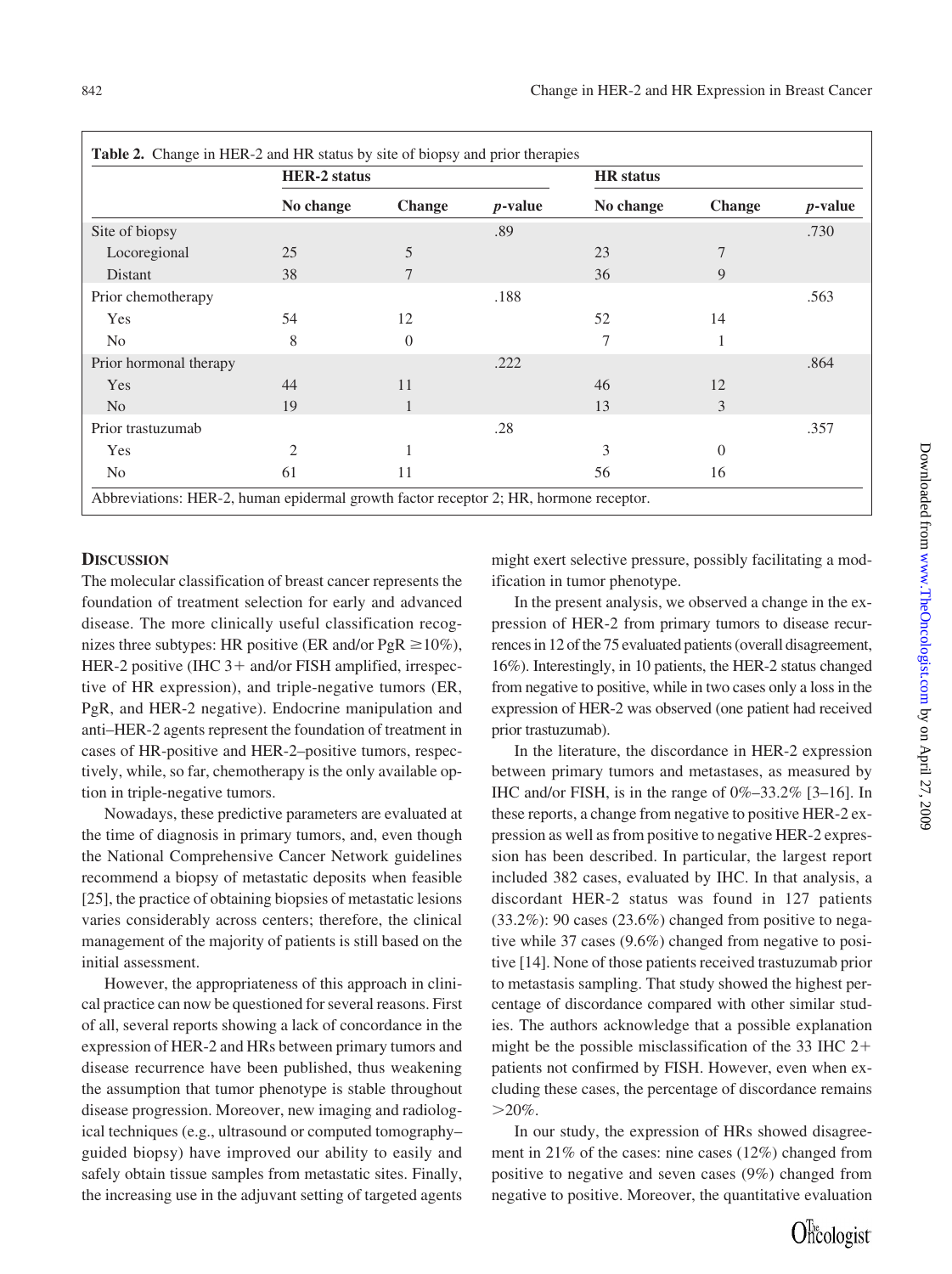of the PgR showed a significant decrease from primary tumors to metastases. Both these observations have been described in the literature [15–22]; however, the data are more scanty than in the studies performed on HER-2, in particular because in the older experiences the detection of HR was performed by ligand-binding assay, which is less reliable than IHC.

The mechanisms responsible for the change in the expression of HER-2 and HRs have yet to be completely understood. Possible explanations include genetic drift during tumor progression, intratumoral heterogeneity, and the selective pressure of therapies.

In our study, the change from a positive to negative HR status, as well as the decreased PgR expression, might reflect acquired resistance to hormonal therapy. In fact, virtually all the patients with HR expression in primary tumors received hormonal therapy prior to metastasis biopsy (as adjuvant therapy or for treatment of metastatic disease). Less clear is the mechanism that drives the change in the opposite direction, both for HR and HER-2 expression.

When comparing the subsets of patients who did or did not experience a change in HER-2 status or HR expression, no differences in terms of the site of biopsy, the interval from the primary diagnosis to the metastasis biopsy, and prior therapies were observed. Therefore, in our study population, neither the site of biopsy nor the time period seem to impact the probability of observing a change in the expression of these parameters. However, even though no differences were observed according to prior hormonal therapy or chemotherapy, it must be underlined that, overall, all the patients included in the present analysis received al least one anticancer therapy. Therefore, a role for treatment in the observed phenomenon cannot been excluded.

Our results, together with other previously reported series, might have relevant clinical implications in patient management. In our study, seven of 10 patients who changed from HER-2 negative to HER-2 positive subsequently received anti–HER-2 therapy (five patients, trastuzumab only; two patients, trastuzumab followed by

lapatinib). In these patients, the median duration of anti– HER-2 treatment was  $26+$  weeks (range,  $>2-108$ ), which is consistent with the expected time on treatment for HER-2–positive patients. The same considerations are valid for the three patients treated with hormonal therapy following evidence of a change from negative to positive HR expression (median duration of hormonal therapy, 104 weeks; range, 48 –128 weeks).

In conclusion, our report confirms that, as already reported by others, the biological characteristics of breast cancer can vary between primary tumors and asynchronous metastatic sites. All the pathological determinations were performed at a single institution, thus minimizing the risk for error. Of interest, the long duration of the treatments decided on the basis of the molecular subtype defined by the metastatic site biopsy indicates that this procedure might also be appropriate when a discordance exists between the primary tumor and metastasis assessments.

The retrospective nature of this analysis and the relatively limited number of patients included do not allow us to draw any firm conclusion. It is, however, clear that a change in molecular subtype can occur over time and, in light of the efficacy of targeted agents, when feasible with minimal invasiveness, a biopsy of metastatic disease might increase treatment options for a significant proportion of patients.

## **ACKNOWLEDGMENTS**

Data were presented at the 19th International Congress on Anti-Cancer Treatments, Paris, February 5– 8, 2008.

#### **AUTHOR CONTRIBUTIONS**

**Conception/design:** Valentina Guarneri, PierFranco Conte

- **Provision of study materials or patients:** Simona Giovannelli, Guido Ficarra, Stefania Bettelli, Antonino Maiorana, Federico Piacentini
- **Collection/assembly of data:** Valentina Guarneri, Simona Giovannelli, Federico Piacentini, Elena Barbieri, Maria Vittoria Dieci
- **Data analysis and interpretation:** Valentina Guarneri, Roberto D'Amico, Gordana Jovic, PierFranco Conte

**Manuscript writing:** Valentina Guarneri, PierFranco Conte

**Final approval of manuscript:** Valentina Guarneri, Simona Giovannelli, Guido Ficarra, Stefania Bettelli, Antonino Maiorana, Federico Piacentini, Elena Barbieri, Maria Vittoria Dieci, Roberto D'Amico, Gordana Jovic, PierFranco Conte

- 1 Early Breast Cancer Trialists' Collaborative Group (EBCTCG). Effects of chemotherapy and hormonal therapy for early breast cancer on recurrence and 15-year survival: An overview of the randomised trials. Lancet 2005; 365:1687–1717.
- 2 Vogel CL, Cobleigh MA, Tripathy D et al. Efficacy and safety of trastuzumab as a single agent in first-line treatment of HER2-overexpressing metastatic breast cancer. J Clin Oncol 2002;l20:719 –726.
- 3 Masood S, Bui MM. Assessment of Her-2/neu overexpression in primary breast cancers and their metastatic lesions: An immunohistochemical study. Ann Clin Lab Sci 2000;30:259 –265.
- 4 Shimizu C, Fukutomi T, Tsuda H et al. c-erbB-2 protein overexpression and p53 immunoreaction in primary and recurrent breast cancer tissues. J Surg Oncol 2000;73:17–20.
- 5 Tanner M, Jarvinen P, Isola J. Amplification of HER-2/neu and topoisomerase II $\alpha$  in primary and metastatic breast cancer. Cancer Res 2001;61: 5345–5348.
- 6 Gancberg D, Di Leo A, Cardoso F et al. Comparison of HER-2 status between primary breast cancer and corresponding distant metastatic sites. Ann Oncol 2002;13:1036 –1043.
- 7 Vincent-Salomon A, Jouve M, Genin P et al. HER2 status in patients with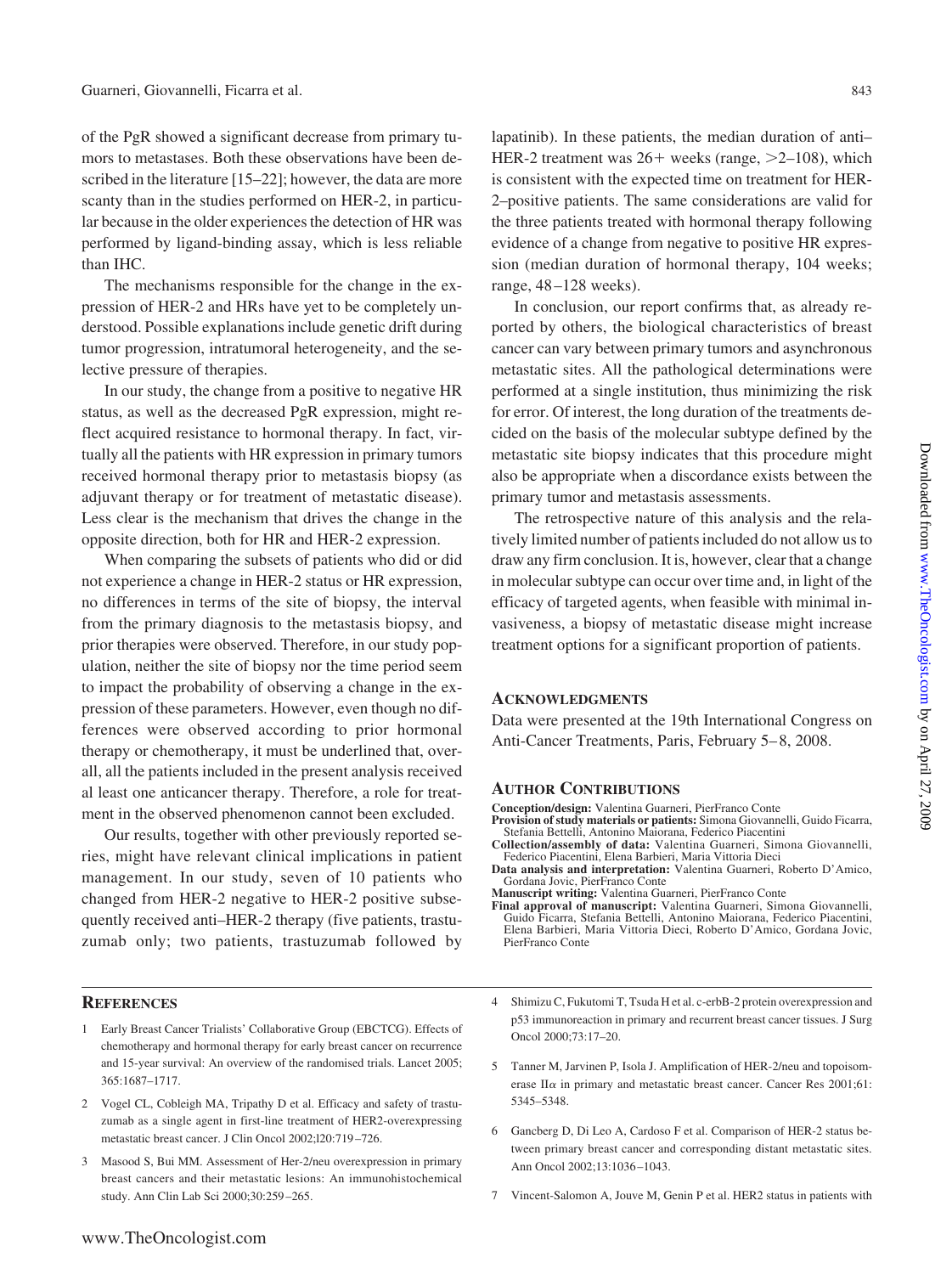breast carcinoma is not modified selectively by preoperative chemotherapy and is stable during the metastatic process. Cancer 2002;94:2169 –2173.

- 8 Edgerton SM, Moore D 2nd, Merkel D et al. erbB-2 (HER-2) and breast cancer progression. Appl Immunohistochem Mol Morphol 2003;11:214 – 221.
- 9 Regitnig P, Schippinger W, Lindbauer M et al. Change of HER-2/neu status in a subset of distant metastases from breast carcinomas. J Pathol 2004;203: 918 –926.
- 10 Zidan J, Dashkovsky I, Stayerman C et al. Comparison of HER-2 overexpression in primary breast cancer and metastatic sites and its effect on biological targeting therapy of metastatic disease. Br J Cancer 2005;93:552– 556.
- 11 Gong Y, Booser DJ, Sneige N. Comparison of HER-2 status determined by fluorescence in situ hybridization in primary and metastatic breast carcinoma. Cancer 2005;103:1763–1769.
- 12 Vincent-Salomon A, Pierga JY, Couturier J et al. HER2 status of bone marrow micrometastasis and their corresponding primary tumours in a pilot study of 27 cases: A possible tool for anti-HER2 therapy management? Br J Cancer 2007;96:654 – 659.
- 13 Santinelli A, Pisa E, Stramazzotti D et al. HER-2 status discrepancy between primary breast cancer and metastatic sites. Impact on target therapy. Int J Cancer 2008;122:999 –1004.
- 14 Lower EE, Glass E, Blau R et al. HER-2/neu expression in primary and metastatic breast cancer. Breast Cancer Res Treat 2008 Feb 14 [Epub ahead of print].
- 15 Wilking U, Skoog L, Elmberger G et al. HER2 gene amplification (HER2) and hormone receptor expression (ER/PR) in early (EBC) and metastatic breast cancer (MBC) in the same patients. J Clin Oncol 2007;25(18 suppl): Abstract 1023.
- 16 Broom RJ, Tang P, Simmons C et al. Changes in estrogen receptor (ER), progesterone receptor (PR) and HER2/neu status with time: Discordance rates between primary and metastatic breast pathology samples. J Clin Oncol 2007;25(18 suppl): Abstract 1024.
- 17 Holdaway IM, Bowditch JV. Variation in receptor status between primary and metastatic breast cancer. Cancer 1983;52:479 – 485.
- 18 Li BD, Byskosh A, Molteni A et al. Estrogen and progesterone receptor concordance between primary and recurrent breast cancer. J Surg Oncol 1994;57:71–77.
- 19 Kuukasjarvi T, Kononen J, Helin H et al. Loss of estrogen receptor in recurrent breast cancer is associated with poor response to endocrine therapy. J Clin Oncol 1996;14:2584 –2589.
- 20 Spataro V, Price K, Goldhirsch A et al. Sequential estrogen receptor determinations from primary breast cancer and at relapse: Prognostic and therapeutic relevance. The International Breast Cancer Study Group (formerly Ludwig Group). Ann Oncol 1992;3:733–740.
- 21 Diaz LK, Sneige N. Estrogen receptor analysis for breast cancer: Current issues and keys to increasing testing accuracy. Adv Anat Pathol 2005;12:  $10 - 19$
- 22 Lower EE, Glass EL, Bradley DA et al. Impact of metastatic estrogen receptor and progesterone receptor status on survival. Breast Cancer Res Treat 2005;90:65–70.
- 23 Pertschuk LP, Axiotis CA, Feldman JG et al. Marked intratumoral heterogeneity of the proto-oncogene Her-2/neu determined by three different detection systems. Breast J 1999;5:369 –374.
- 24 Kerbel RS. Growth dominance of the metastatic cancer cell: Cellular and molecular aspects. Adv Cancer Res 1990;55:87–132.
- 25 NCCN Clinical Practice Guidelines in Oncology. Breast Cancer. V. 2.2008. Available at http://www.nccn.org/professionals/physician\_gls/PDF/ breast.pdf. Accessed July 10, 2008.